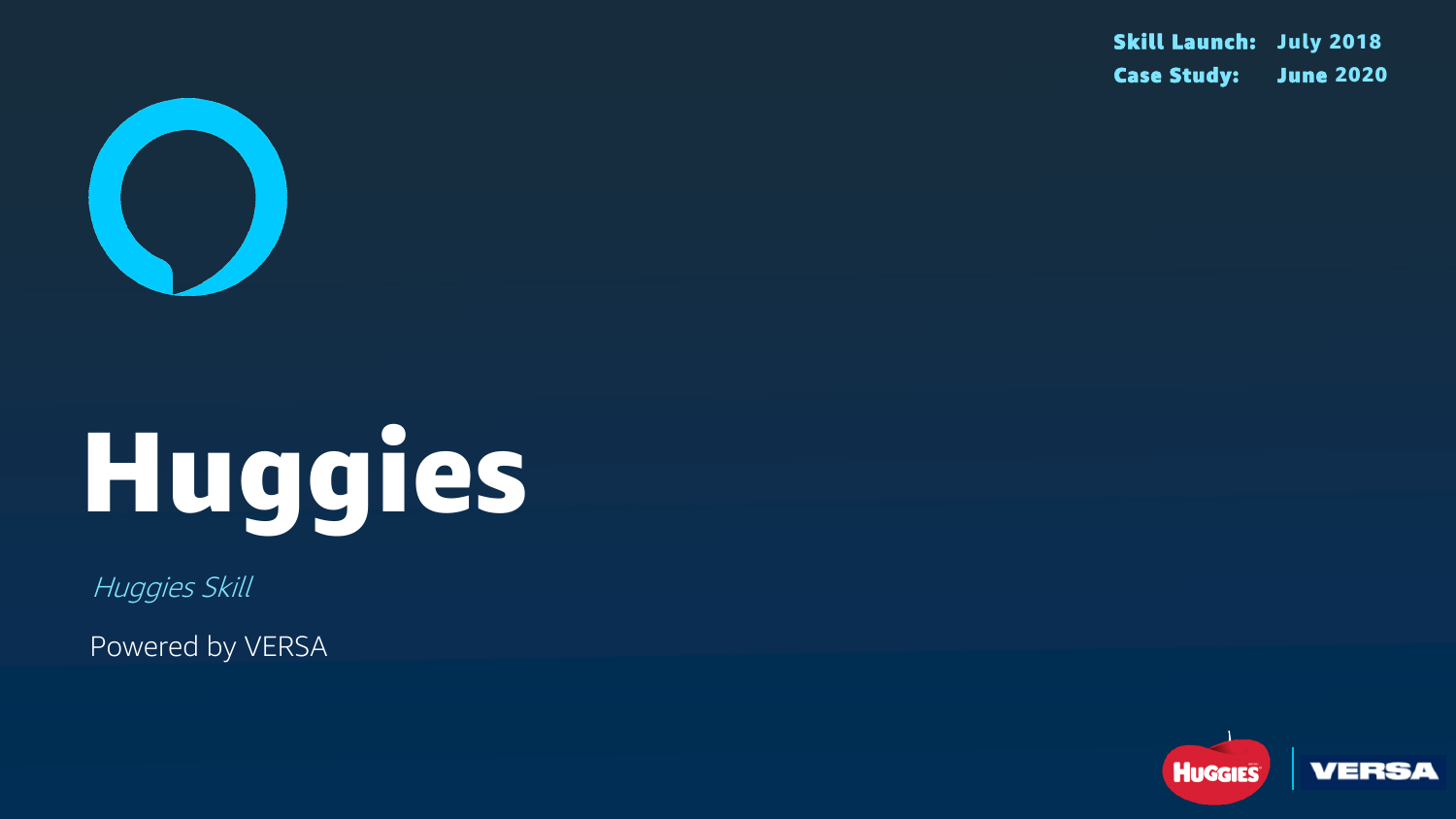### Problem

Over the years, Huggies has been a trusted partner to Australian parents; providing premium products and support across its numerous platforms including its website, content via the Huggies CRM program and on social platforms. In this continuously evolving world, Huggies sought to provide support relevant to the next generation of consumers, adapting to new consumption trends. Huggies Australia worked with VERSA to develop a voice experience to provide content that was valuable to our consumers across different stages of their child's development, a curated experience that adapted as their child grew.

### **Opportunity**

# Case Study – Huggies

Research showed that while there was extensive content available for expecting and newborn parents, even in the nascent Voice Experience space, there was limited content out there for parents with Toddlers and older children. The Huggies team asked the Versa team to explore the best ways for the brand to continue to engage with its consumers as their children developed; they collaborated with VERSA to create an intuitive voice experience that would be meaningful to expecting parents as well as those with children aged up to 3yrs and beyond.



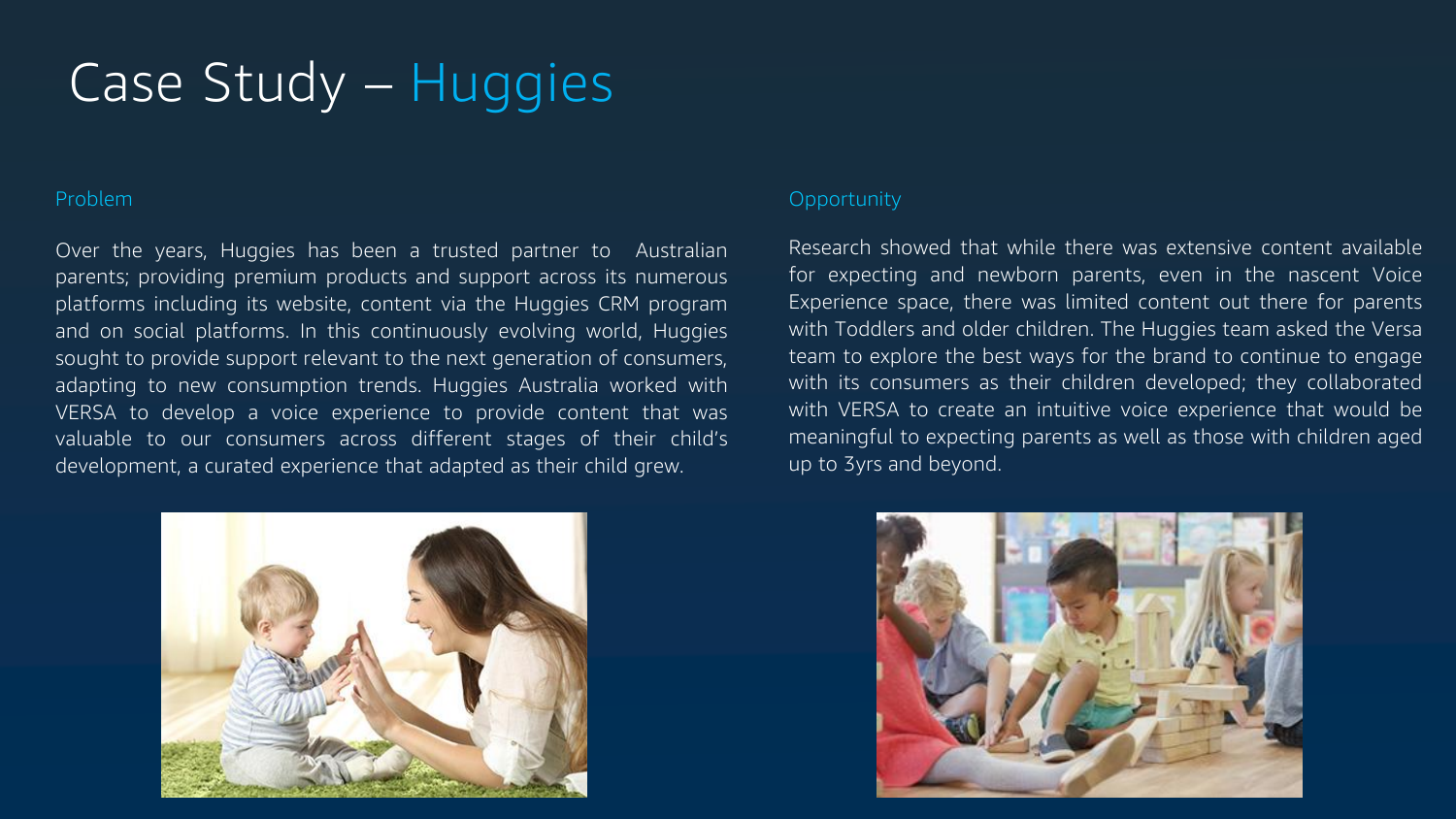Solution

# Case Study – Huggies

The Huggies Skill enables parents to have engaging and meaningful moments with their children that are tailored to their stage of development, creating a personalised experience. AI maps the content created for the experience to the most appropriate material for each child's age, as informed by the Victorian Department of Education. If the child's age hasn't been provided, AI creates a content map for a generic age, balancing engagement with development.

The conversational design is fun and interactive, and is directed to speak to parents whilst captivating their children using rich media content delivered by multi-modal smart speaker devices. VERSA created a series of games and activity content pillars supported by content from Kinderling, Australia's leading child entertainment platform.

The Sing-a-long feature encourages parents and kids to join in and sing well known songs and nursery rhymes. Active Time gets the whole family moving, while Quiet Time provides meditative & white noise audio to support quality sleep. Children can also help Farmer Brown herd back his escaped animals in Farm Escape Game, which uses fun animal sounds to engage children and parents alike. Each element of the experience is designed to support and foster discovery, creativity, team work and problem solving using sounds and songs kids love.

### **STREEEEEEEETCH!**

HUGGIES'

\*Sequences shortened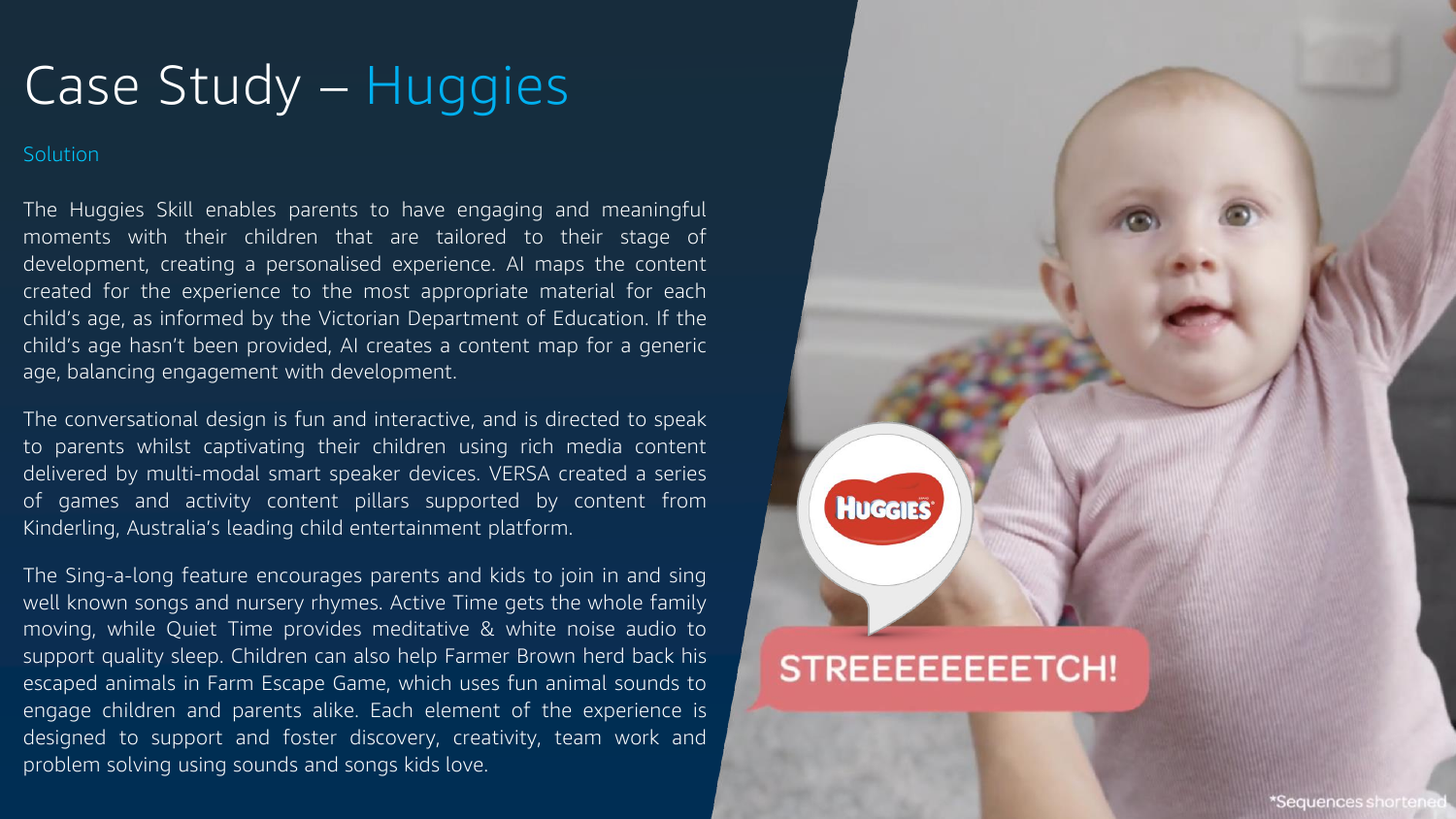# Go-To-Market

### Go-To-Market Approach

In parallel with the voice experience, a go to market / launch plan was developed to launch the skill into market - utilizing Huggies owned assets to help fuel awareness of the skill on launch day and beyond. About half of Australian parents with a child aged 0 – 3years old are part of the Huggies Australia 'Baby Club'. Huggies marketing support activities included dedicated website content, launch and promotion emails as well as social media support, including promotion content with key parenting influencers. The Huggies consumer insights team helped design a possible development roadmap by conducting research into voice and skill usage, consumer needs and wants with the skill.



1. PlayActive Time

**Activities** Try, "Alexa, play active time"



 $\alpha$ 

2. Play Quite Time



0

3. Play Sing-along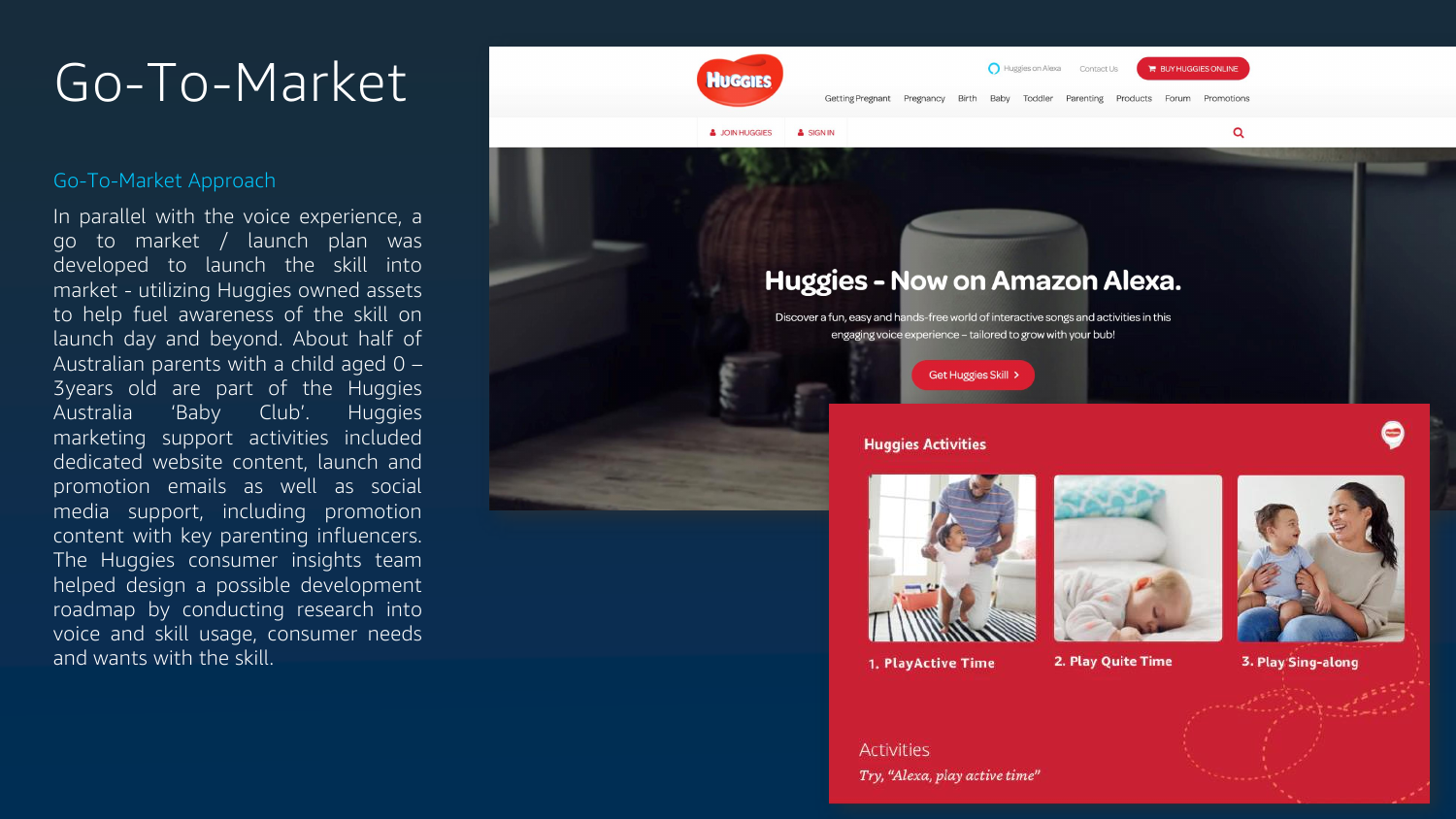### Case Study Video



https://youtu.be/B2AuYoHyDgk Trouble viewing the video? Paste this link into your browser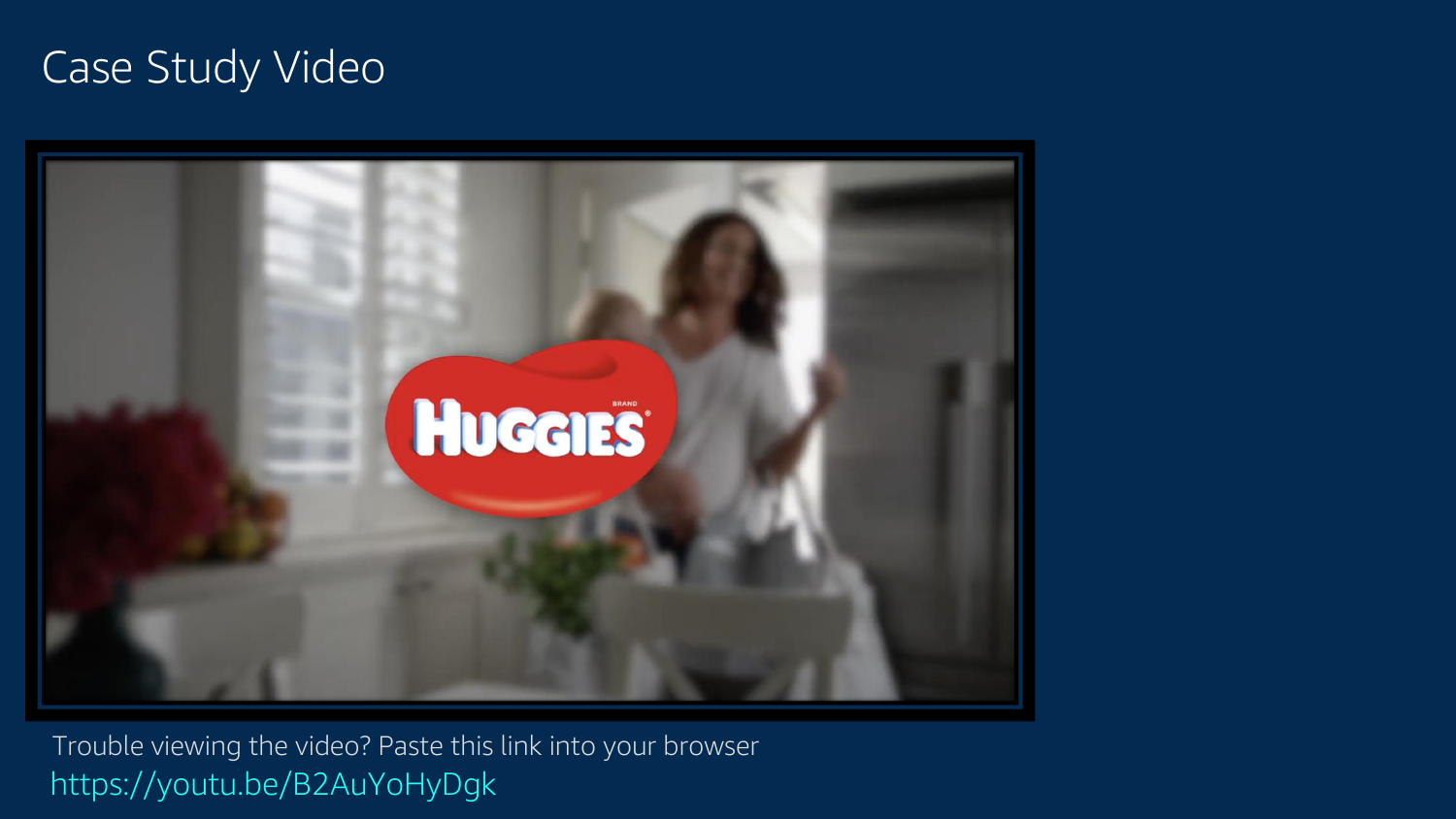# Results



Retention rate over 4 weeks

Average skill sessions per customer